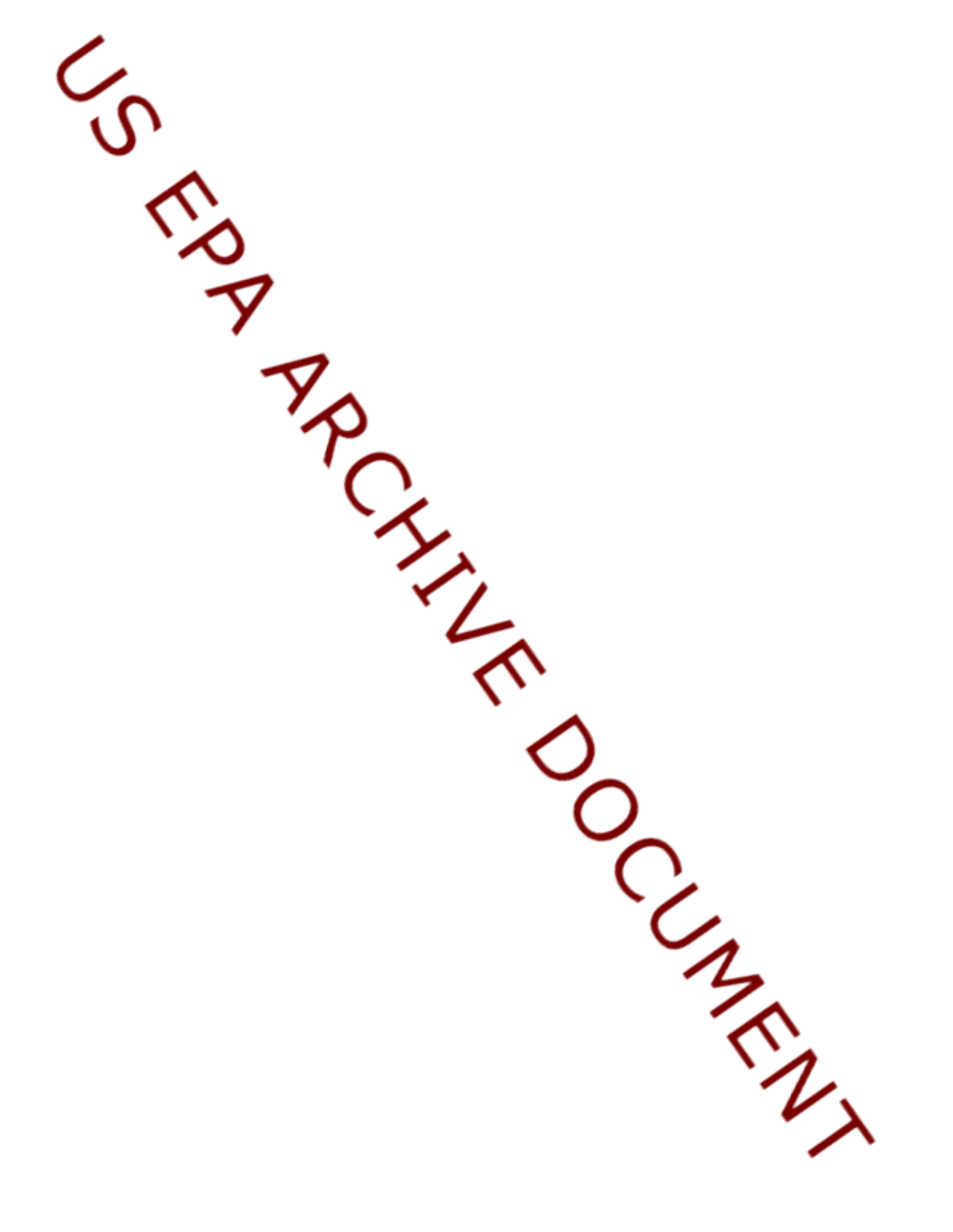#### What to Consider When You Provide Public Involvement Information and Conduct Outreach

To adequately inform the public, you should be sensitive to the community and affected groups' needs and learn the answers to these questions:

- How do they prefer to receive information?
- Which are their trusted sources?

- What is the history of this issue in the community?
- What do they already believe or know about the issue? Why?
- How widespread are community interest and knowledge of the issue?
- How long should you take to inform before you involve your stakeholders?
- What information sources does the community trust? Can you enlist their help?

Since not everyone can easily find or understand Federal Register Notices, you'll need to use the answers to the previous questions to develop and distribute information and make it available through trusted sources.

The Website for the "Internet Dialogue on Public Involvement in EPA Decisions" is http://www.network-democracy.org/epa-pip

> To build trust, always seek transparency – be clear, direct, and open in your communications and processes.

# Step 4: Provide Information and Conduct Outreach

"Go into the community and talk to people. We cannot expect to know why people seem disinterested unless we talk with them. Do they have such a low level of trust because they feel participation will be a waste of time? Are there other social and/or economic issues for this community which are simply a higher priority, such as employment? Do they feel so bombarded with information that they have simply disengaged? We don't know unless we ask."

Bruce Smith Facilitator - Nova Scotia, Canada Dialogue on Public Involvement in EPA Decisions

#### More Information about the Policy

Copies of the Policy and the Framework for implementing it are available at http://www.epa.gov/publicinvolvement/policy2003/ policy2003.pdf and http://www.epa.gov/publicinvolvement/policy2003 / framework.pdf

EPA's Response to Comments on the Draft 2000 Public Involvement Policy is available at http://www.epa.gov/public involvement/policy2003/response.pdf

How to Provide Information and Conduct Outreach



- Understand the audience
- Outline the process
- Communicate strategically
- Find community contacts

Involvement brings the pieces together



#### Goal:

- Provide the public with access to accurate, understandable, pertinent, and timely information to facilitate effective involvement in Agency decision-making processes

The U.S. Environmental Protection Agency (EPA) issued its new Public Involvement Policy in June 2003. The Policy's overall goal is for excellent public involvement to become an integral part of EPA's culture, thus supporting more effective Agency decisions and actions.

The Policy provides guidance to EPA managers and staff on how you can better involve the public in the Agency's decision making. The Policy outlines seven steps to effective involvement. This brochure (one in a series) offers suggestions to help you "get started" providing information and conducting outreach for your public involvement activities and processes.

#### Why Provide Information and Conduct Outreach?

EPA seeks to give communities accurate information early, often, and in accessible places so that they can contribute effectively to EPA decision-making processes. Without clearly understanding the scientific and legal basis for EPA's decisions, most people will have difficulty fully engaging.

"Helping the community understand the EPA process is as important as helping them understand the specific project features. It is important to educate the community about the expected process and what type of information is needed from them and how/when they can/should participate."

Eileen Ringnalda Dialogue on Public Involvement in EPA Decisions

"Involvement brings the pieces together" artwork is the creation of Erica Ann Turner, who contributed the work through an agreement between the Art Institute of Washington and EPA.

United States Environmental Protection Agency National Center for Environmental Innovation Public Involvement Staff 1200 Pennsylvania Avenue, NW 1807T Washington, DC 20460



### Information for the Public